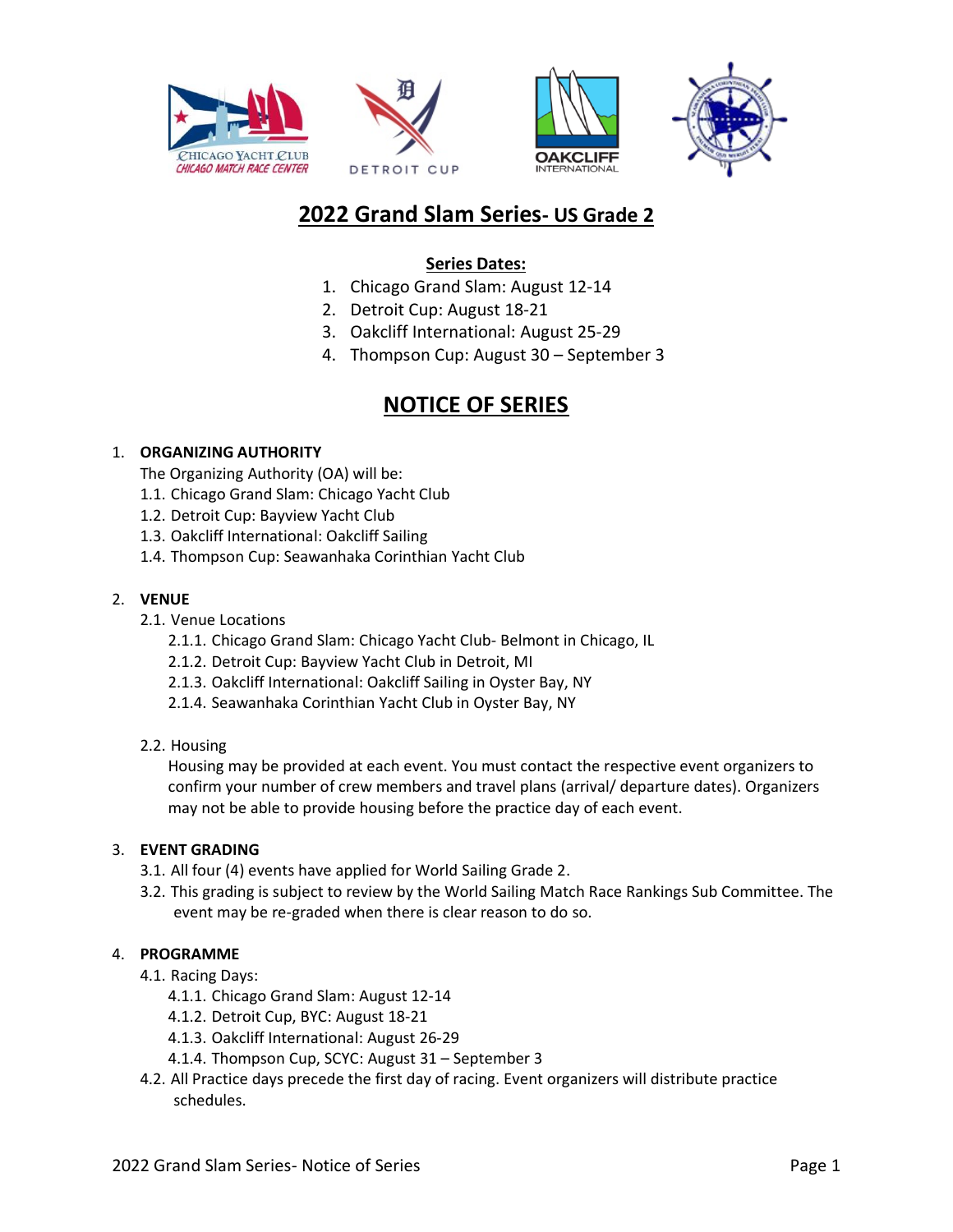







## 5. **SKIPPERS ELIGIBILITY**

- 5.1. The following number of skippers will be invited to each event:
	- 5.1.1. Chicago Grand Slam: 12
	- 5.1.2. Detroit Cup: 12
	- 5.1.3. Oakcliff International 12
	- 5.1.4. Thompson Cup: 12
- 5.2. Only skippers invited by the OA or as defined in section 5.2.2 will be eligible for entry
	- 5.2.1. Invitations: Requests for invitation forms can be found at below links [Chicago Grand Slam/](https://www.chicagoyachtclub.org/Default.aspx?p=dynamicmodule&pageid=396617&ssid=319302&vnf=1) contact[: regattamanager@chicagoyachtclub.org](mailto:regattamanager@chicagoyachtclub.org) [Detroit Cup, BYC/](http://www.detroitcup.com/detroitcup/?CFID=2735137&CFTOKEN=6862f86c01a300b9-65E623FF-C604-432C-B2660358BCF1CB0F) contact [thedetroitcup@byc.com](mailto:thedetroitcup@byc.com) [Oakcliff International/](https://www.oakcliffsailing.org/regattas/) contact[: regatta@oakcliffsailing.org](mailto:regatta@oakcliffsailing.org) [Thompson Cup, SCYC/](https://www.seawanhaka.org/Upcoming_Regattas) contac[t 2022ThompsonCup@seawanhaka.org](mailto:2022ThompsonCup@seawanhaka.org)
	- 5.2.2. Qualifiers: Qualifiers to the Grand Slam events are listed below. Each event awards one invitation to the highest finishing skipper. If the highest finishing skipper cannot accept or has already qualified, drop-downs may be considered at the discretion of the event organizers.

#### **For the Chicago Grand Slam:**

Oakcliff Grade 3 (June 11-12, 2022) CYC Grade 3 Spring Invitational (June 25-26, 2022)

#### **For the Detroit Cup:**

Bayview Grade 3 Spring Invitational (May 21-22, 2022) Oakcliff Grade 3 (June 11-12, 2022)

## **For the Oakcliff International:**

Oakcliff Grade 3 (June 11-12, 2022) CYC Grade 3 Spring Invitational (June 25-26, 2022)

#### **For the Thompson Cup:**

Bayview Grade 3 Spring Invitational (May 21-22, 2022) Oakcliff Grade 3 (June 11-12, 2022)

- 5.3. All competitors shall meet the eligibility requirements of World Sailing regulation 19.2.
- 5.4. All competitors shall obtain a World Sailing Sailor ID by registering online at [www.sailing.org/isafsailor.](http://www.sailing.org/isafsailor) Skippers shall inform the OA of their Sailor ID at registration.

### 6. **ENTRIES**

- 6.1. Entry Fees:
	- 6.1.1. Chicago Grand Slam: \$1,100.00
	- 6.1.2. Detroit Cup: \$1,100.00
	- 6.1.3. Oakcliff International: \$1,400.00
	- 6.1.4. Thompson Cup: \$1,400.00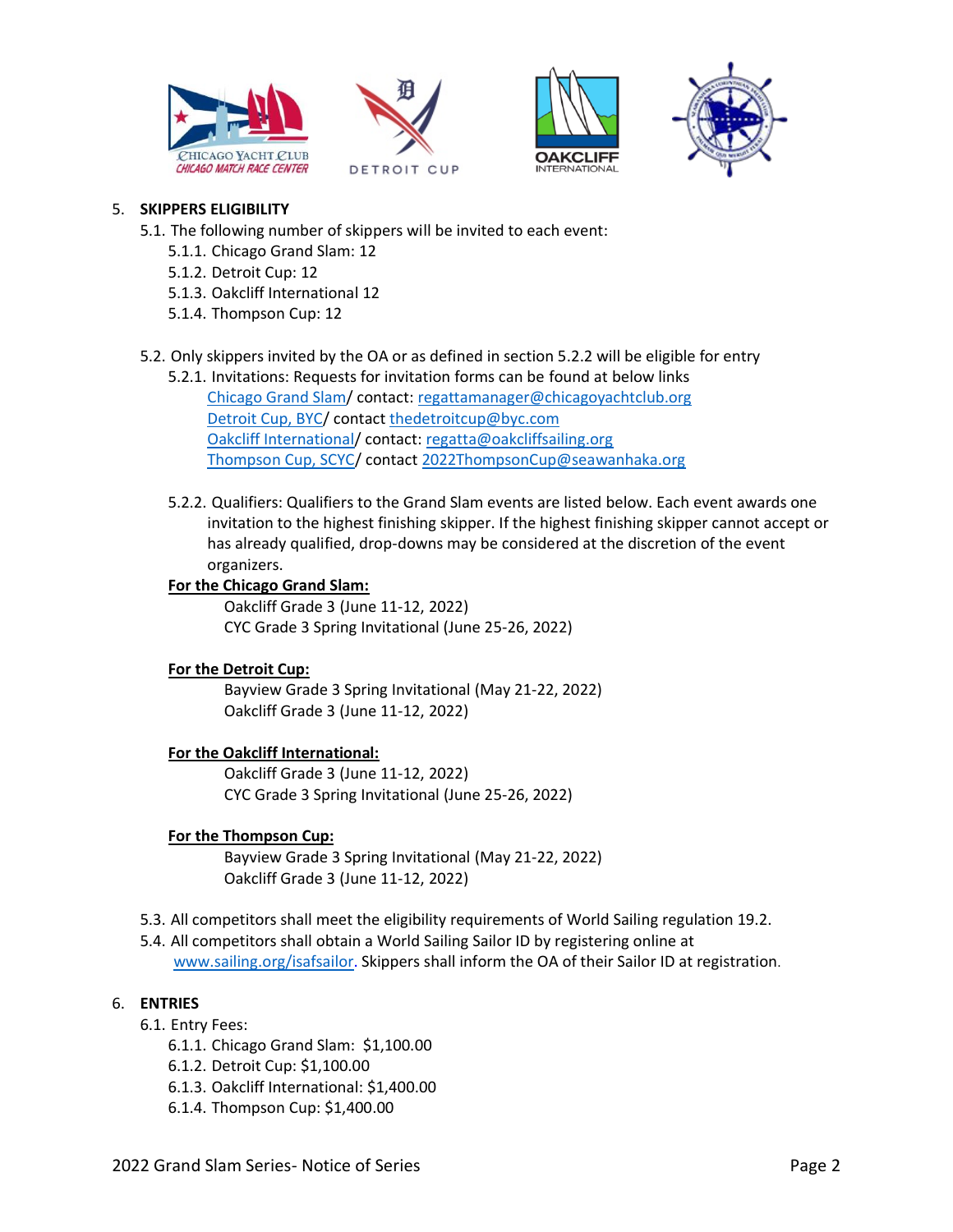







- 6.2. A non-refundable entry bond of \$400 USD must be paid within two-weeks of the skipper's acceptance of invitation, and will be applied toward the entry fee.
- 6.3. Damage Deposits: An initial damage deposit of the following amounts shall be paid at registration at each respective event, unless extended by the OA. This deposit is the maximum payable by the skipper as a result of any one incident.
	- 6.3.1. Chicago Grand Slam: \$2,500.00
	- 6.3.2. Detroit Cup: \$1,000.00
	- 6.3.3. Oakcliff International: \$2,500.00
	- 6.3.4. Thompson Cup: \$2,500.00

## 7. **RULES**

- 7.1. Events will be governed by the rules as defined the Racing Rules of Sailing, including Appendix C.
- 7.2. The rules for the handling of boats will apply, and will also apply to any practice sailing and sponsor races. Class rules will not apply.
- 7.3. Any prescriptions of the national authority that will apply will be posted on the official notice board.
- 7.4. Major alterations to the RRS:

7.4.1. RRS C8.6, and C6.3 will be changed in the sailing instructions.

- 7.5. An International Jury (IJ) may be appointed, approved by the national authority, in accordance with RRS Appendix N.
- 7.6. The OA may place an observer on each boat to provide information to the umpires or to fulfill sponsor requirements.

## 8. **BOATS AND SAILS**

The events will be sailed in the following types of boats (and number of boats supplied):

- 8.1. Chicago Grand Slam: Tom 28 (8)
- 8.2. Detroit Cup: Ultimate 20 type boats (10)
- 8.3. Oakcliff International: Match 40 (12)
- 8.4. Thompson Cup: Match 40 (12)

## 9. **CREW (INCLUDING SKIPPER)**

The number of crew (including the skipper) shall be the following:

- 9.1. Chicago Grand Slam 4 to 5 (Weight limit 350 kg)
- 9.2. Detroit Cup: 3 or 4 (weight limit 262.5 kg)
- 9.3. Oakcliff International: 5 or 6 (weight limit 437.5 kg)
- 9.4. Thompson Cup: 5 or 6 (weight limit 437.5 kg)

#### 10. **EVENT FORMAT**

Skippers will be seeded based on the World Sailing ranking list 30 days prior to the event. The event formats will vary per event, but will consist of a seed stage, knockout stages, and finals.

#### 11. **SERIES SCORING AND PRIZES**

11.1. Overall Grand Slam Series Scoring for 2022:

11.1.1. Points will be allocated as noted below for all competitors in their best 3 of 4 events.